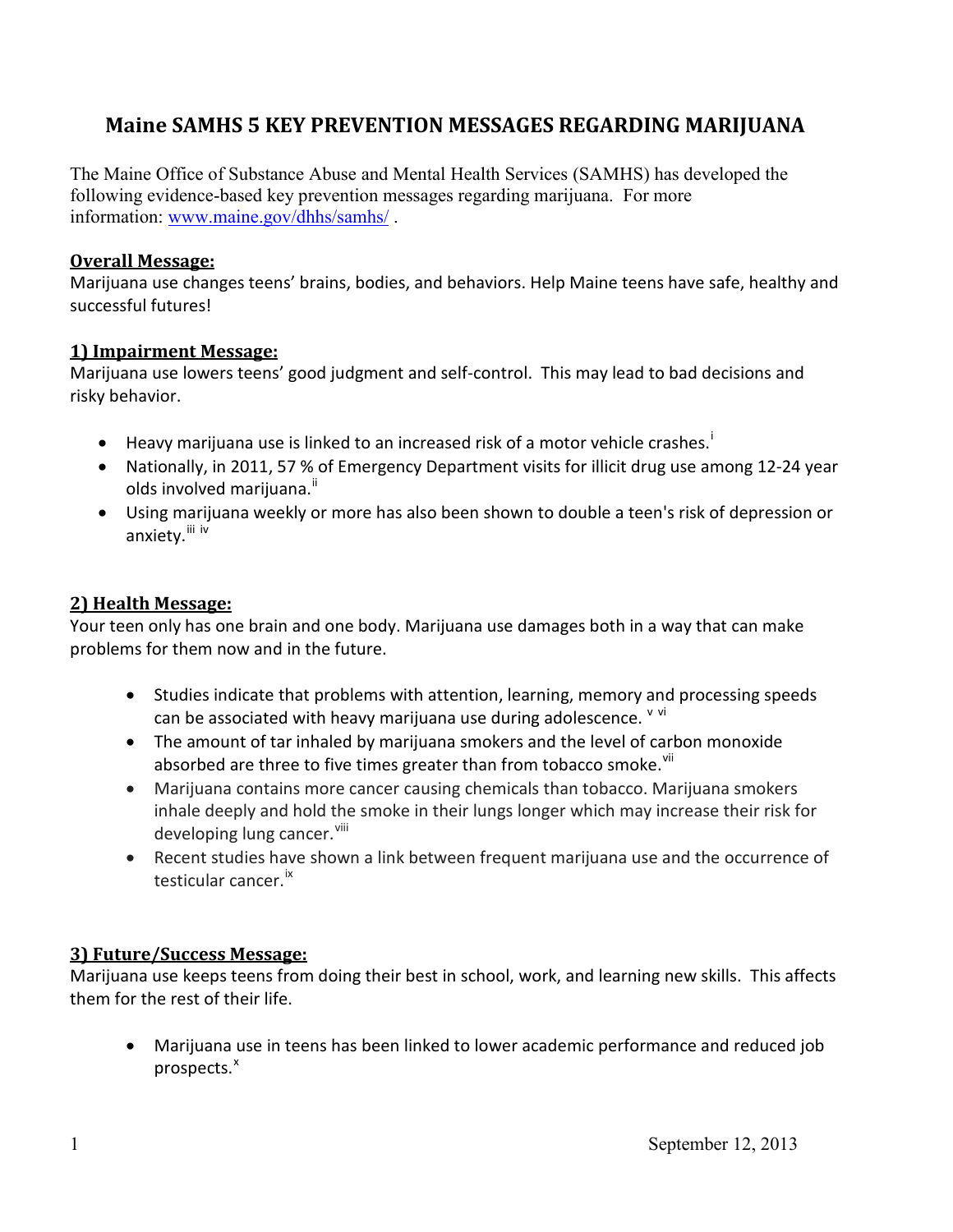• Heavy marijuana users experience attention and memory problems which last beyond the time when they are high. Studies indicate these problems can worsen with years of regular use. $^{x_1}$ 

# **4) Addiction Message:**

Teens who use marijuana are at an increased risk for addiction which leads to health and safety risks.

- Research has established that marijuana is addictive and that it is three times more likely to lead to dependence among adolescents than adults.  $xii$
- About 1 in 6 of those who start using marijuana in their teens develop addiction<sup>xiii</sup>
- Nationally, in 2011, 872,000 persons reported receiving treatment for marijuana use  $\frac{x}{y}$

# **5) Perception of Harm/Normalization Message:**

Marijuana is a harmful drug. It is stronger than in the past, contains dangerous chemicals, and can be laced with other drugs. Teens who use marijuana can't know for sure what they are putting into their bodies and how it will affect them.

- Today's marijuana is far more potent: The average THC content in marijuana has risen from under 4% in 1983 to more than 10% in 2008. $^{xy}$
- Greater marijuana potency means a smaller amount can make someone higher, fasterand perhaps far more intoxicated than they can handle. <sup>xvi</sup>
- x Marijuana users risk exposure to dangerous pesticides which pose a significant risk to human health.<sup>xvii</sup>